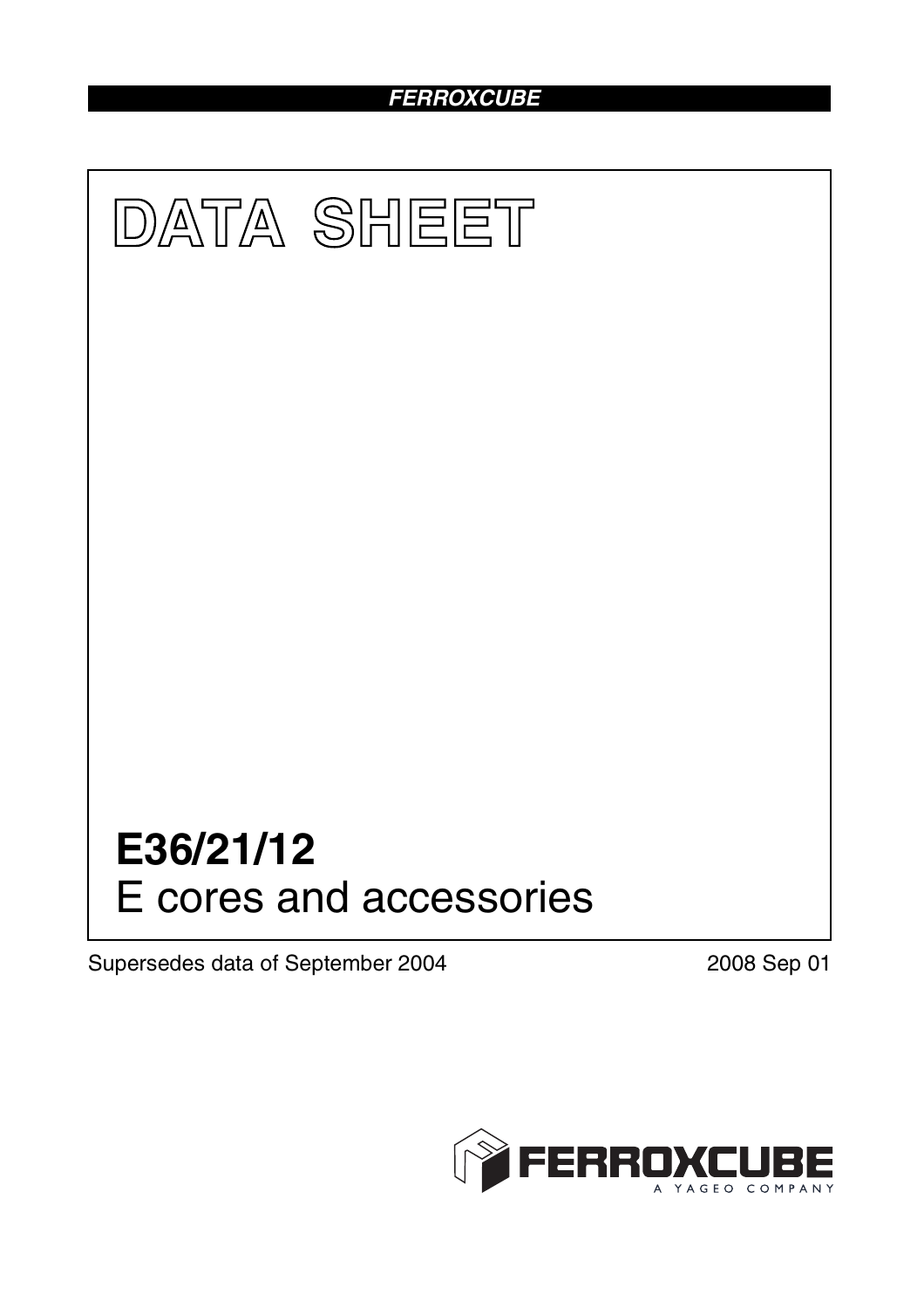## E cores and accessories E36/21/12

### **CORE SETS**

### **Effective core parameters**

| <b>SYMBOL</b>             | <b>PARAMETER</b>  | <b>VALUE</b> | <b>UNIT</b>     |
|---------------------------|-------------------|--------------|-----------------|
| $\Sigma(I/A)$             | core factor (C1)  | 0.762        | $mm-1$          |
| $V_{e}$                   | effective volume  | 12160        | mm <sup>3</sup> |
| $\mathsf{I}_{\mathsf{e}}$ | effective length  | 96           | mm              |
| $A_{\rm e}$               | effective area    | 126          | mm <sup>2</sup> |
| <b>\</b> min              | minimum area      | 121          | mm <sup>2</sup> |
| m                         | mass of core half | $\approx$ 31 | g               |



#### **Core halves**

 $A_L$  measured in combination with a non-gapped core half, clamping force for  $A_L$  measurements, 40 ±20 N, unless stated otherwise.

| <b>GRADE</b> | $A_L$<br>(nH)                | μe             | <b>TOTAL AIR GAP</b><br>$(\mu m)$ | <b>TYPE NUMBER</b>  |
|--------------|------------------------------|----------------|-----------------------------------|---------------------|
| 3C90         | $100 \pm 5\%$ <sup>(1)</sup> | $\approx 61$   | $\approx$ 2720                    | E36/21/12-3C90-E100 |
|              | $160 \pm 5\%$ <sup>(1)</sup> | $\approx 97$   | $\approx$ 1400                    | E36/21/12-3C90-E160 |
|              | $250 + 5\%$                  | $\approx$ 152  | $\approx 770$                     | E36/21/12-3C90-A250 |
|              | $315 + 5%$                   | $\approx$ 191  | $\approx 570$                     | E36/21/12-3C90-A315 |
|              | 400 $\pm$ 8%                 | $\approx$ 243  | $\approx 420$                     | E36/21/12-3C90-A400 |
|              | 630 $\pm$ 15%                | $\approx$ 382  | $\approx 230$                     | E36/21/12-3C90-A630 |
|              | 2650 ± 25%                   | $\approx$ 1610 | $\approx 0$                       | E36/21/12-3C90      |

## **Note**

1. Measured in combination with an equal gapped core half, clamping force for  $A_L$  measurements, 40  $\pm$ 20 N.

#### **Properties of core sets under power conditions**

|              | $B(mT)$ at                                      | CORE LOSS (W) at                               |                                                 |                                                |                                                 |
|--------------|-------------------------------------------------|------------------------------------------------|-------------------------------------------------|------------------------------------------------|-------------------------------------------------|
| <b>GRADE</b> | $H = 250$ A/m;<br>$f = 25$ kHz;<br>$T = 100 °C$ | $f = 25$ kHz;<br>$B = 200$ mT;<br>$T = 100 °C$ | $f = 100$ kHz;<br>$B = 100$ mT;<br>$T = 100 °C$ | $f = 100$ kHz;<br>$B = 200$ mT;<br>$T = 25 °C$ | $f = 100$ kHz;<br>$B = 200$ mT;<br>$T = 100 °C$ |
| 3C90         | ≥330                                            | $\leq 1.4$                                     | $\leq 1.5$                                      |                                                |                                                 |